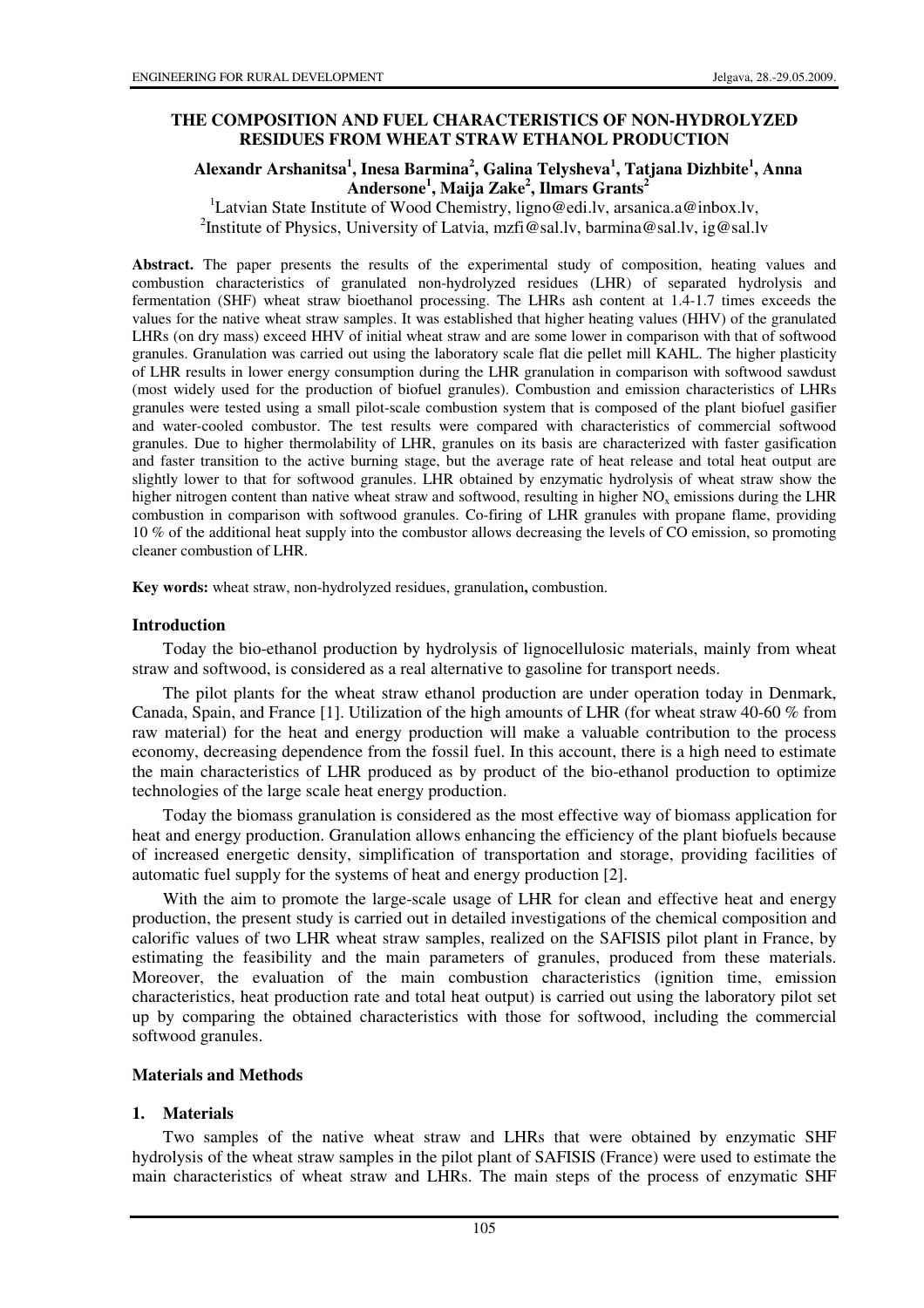hydrolysis are as follows: steam explosion in the presence of sulphuric acid as catalyst, enzymatic hydrolysis of pretreated wheat straw, LHR separation step, fermentation of C6 sugars, ethanol distillation.

As a reference material in the granulation process the softwood sawdust, obtained from Latvian wood-sawing plants with initial water content 45 %, was used. Before granulation the softwood sawdust and LHR were air dried, decreasing the water content to  $10\pm0.5$  % and sieved through a 2 mm sieve. For the combustion tests the commercial softwood granules of 6 mm in diameter were used as reference materials.

#### **2. Tests for determination of composition and characteristics of LHRs.**

Water content and ash content in dispersed and granulated samples of biofuels were determined according to CEN/TS 14774-1 and CEN/TS 14775 correspondingly. Determination of Klason lignin (KL) was accomplished according to [3]. C, N H, S total was determined using Analysis System Vario Macro CHNS. Higher heating values (HHV) were estimated in accordance with ISO1928. Lower heating values (LHV) of granules were calculated according to [4]:

$$
LHV = HHV - 0.0251 \cdot (9 \cdot H + W) MJ/kg
$$
 (1)

where  $H - hydrogen content in sample, %;$ W – water content in sample,  $\%$ .

The combustion sulphur content (S comb) was measured spectrophotometrically after burning of granules in calorific bomb.

The net air supply  $(V_0)$  into the combustor to provide the stoichiometric combustion of granules  $(\alpha = 1.0)$  was estimated from the data of elemental composition of fuel samples using the equation [4]:

$$
V_0 = 0.0889 \,^{\circ}C + 0.266 \,^{\circ}H + 0.033 \,^{\circ} (S \text{ comb. - O}) \, \text{Nm}^3/\text{kg},\tag{2}
$$

where C, H, S-comb., O – carbon, hydrogen, combustion sulphur and oxygen content in fuel samples, correspondingly.

Particle and bulk densities of granules were determined according to CEN/TS 15150 and CEN/TS 15103, correspondingly.

## **3. Granulation of LHRs**

To compare the ability to compress LHR in comparison with softwood sawdust and initial wheat straw, the moving piston compression mould was used. The piston diameter was 8.0 mm, sample mass  $0.45 \pm 0.01$  g. Compressing was conducted with the universal testing machine ZWICK ROELL Z100 up to pressure 150 MPa. Relaxation ratio [5] was determined after 2 min and 24 hours after the sample unloading.

The laboratory flat die pellet mill KAHL (14-175) with 3 kW engine power equipped with the die of 24 mm thickness and bore diameter 6 mm was used for LHRs and softwood samples granulation. The rotation speed of the pelleting press 90 rpm at idle run capacity 0.33 kW has been chosen for all experiments. The material loading mass was 1500-2000 g. Before testing the die temperature was up to 80-85 ˚C by pressing of softwood sawdust (handle supply). The output power of the engine in the range 1.5-2.0 kW was regulated with the material automatic feeding system. The main process characteristics, such as specific energy consumption (kWh/kg), the press productivity (kg/h), energy consumption in percent of obtained granules lower heating value were determined. The average values of power (one measurement each 10 s) were used for calculation.

The produced granules were characterized in terms of particle and bulk densities, heating values, volumetric energy densities.

## **4. Combustion test**

The testing of combustion and emission characteristics for the different types of LHRs granules was conducted using a small pilot-scale combustion system, composed of biofuel gasifier with discrete mass load (220 g) of the biofuel granules and water-cooled combustor with the surface of heat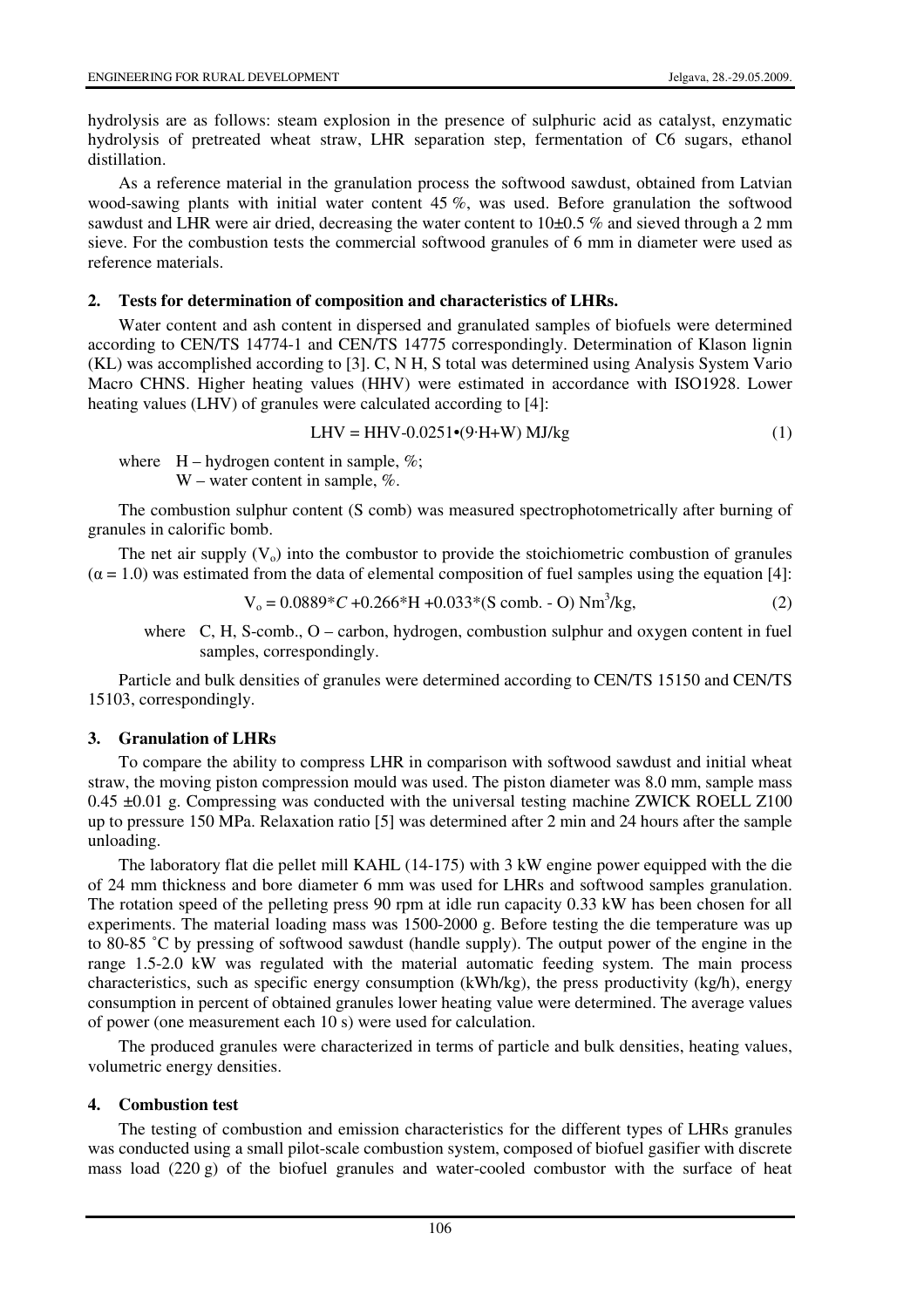exchanger 0.174  $m^2$  [6]. The total air supply in the system for the gasification of softwood and LHRs granules and complete combustion of volatiles was 118 l/min with a relation between the primary air/secondary air supply rates about 0,6. The propane/air (0.78/15.7 l/min) burner with a heat energy release at rate 1184 J/s was used for fuel ignition. Exposition of the heat input by propane flame flow into the biomass was 170 s. After that time the heat input by propane flame was switched out and the biofuel combustion developed due to self-sustaining gasification of granules and burnout of the volatiles.

In co-firing regime the additional heat supply by propane flame into the gasifier was carried out during all stages of biofuel combustion - up to complete combustion of the volatiles (2400 s).

The diagnostic tools for the complex on-line measurements of the combustion and emission characteristics included Pt/Pt-Rh thermocouples for the local time-dependent measurements of the flame temperature and portable probe for the gas sampling. The portable gas-analyzer Testo 350XL was used to study the effect of biofuels type on the composition of emissions  $(O_2, CO_2 CO, NO_x,$ NO2), providing the estimation of air excess values. For characterization of the emission processes the average concentrations of  $O_2$ ,  $CO_2$ ,  $CO_3$ , and  $NO_2$  were calculated for the active burning zone (air excess  $\leq$ 200 %).

 The calorimetric measurements of the cooling water flow were used to estimate the timedependent variations of rate of heat energy production at different stages of the biofuel granules burnout and the total amount of the produced heat. The time-dependent measurements of the flame temperature and heat production rate were recorded on-line using the date recording plate PC-20.

## **Results and Discussion**

## **1. LHRs composition and fuel characteristics**

Two processes influencing the heating values of LHRs are taking place during of wheat straw hydrolysis. Removal of cellulose and hemicellulose in wheat straw hydrolysis process lead to increased Klason lignin content in LHRs and correspondingly to increasing of the carbon content in them, promoting the increase in HHV (Table 1) and simultaneously the increase in ash content in LHRs (due to concentrating effect) decreases the positive effect of carbohydrates removal.

. Table 1

| <b>Sample</b>     | Ash<br>content<br>$\%$ | <b>Klason</b><br>lignin | Element content, % |     |      |      |       | HHV,  | Vo,<br>$Nm^3/k$ |
|-------------------|------------------------|-------------------------|--------------------|-----|------|------|-------|-------|-----------------|
|                   |                        | content<br>$\%$         | $\mathbf C$        | H   | N    | S    |       | MJ/kg | g               |
|                   |                        |                         |                    |     |      | Tot. | Comb. |       |                 |
| Wheat straw-<br>A | 9.9                    | 18.7                    | 43.6               | 5.8 | 0.62 | 0.20 | 0.12  | 16.8  | 4.11            |
| Wheat straw-<br>B | 5.3                    | 22.3                    | 44.8               | 5.0 | 0.84 | 0.35 | 0.31  | 17.2  | 3.88            |
| <b>LHRA</b>       | 14.3                   | 42.1.                   | 45.8               | 5.5 | 0.98 | 0.24 | 0.10  | 18.2  | 4.44            |
| <b>LHRB</b>       | 9.3                    | 41.9                    | 48.2               | 5.4 | 1.17 | 0.43 | 0.30  | 19.3  | 4.55            |
| Softwood          | 0.55                   | 28.8                    | 50.2               | 6.2 | 0.33 | 0.14 | 0.02  | 19.6  | 4.64            |

# **Composition of a dry plant biofuel samples, their heating values and air supply (Vo)**  for the stoichiometric  $(\alpha = 1)$  combustion

 Therefore, due to the increase of the ash content in LHRs samples, the effect of an increase of their HHV in comparison with parent wheat straws was not so high as it could be expected from the alteration of KL content. As the result, the HHV of LHRs not more than 10 % exceeds the HHV of parent's wheat straw and is slightly reduced in comparison with softwood that has higher carbon content. The problem of higher ash content in LHRs, as well as behaviour during combustion,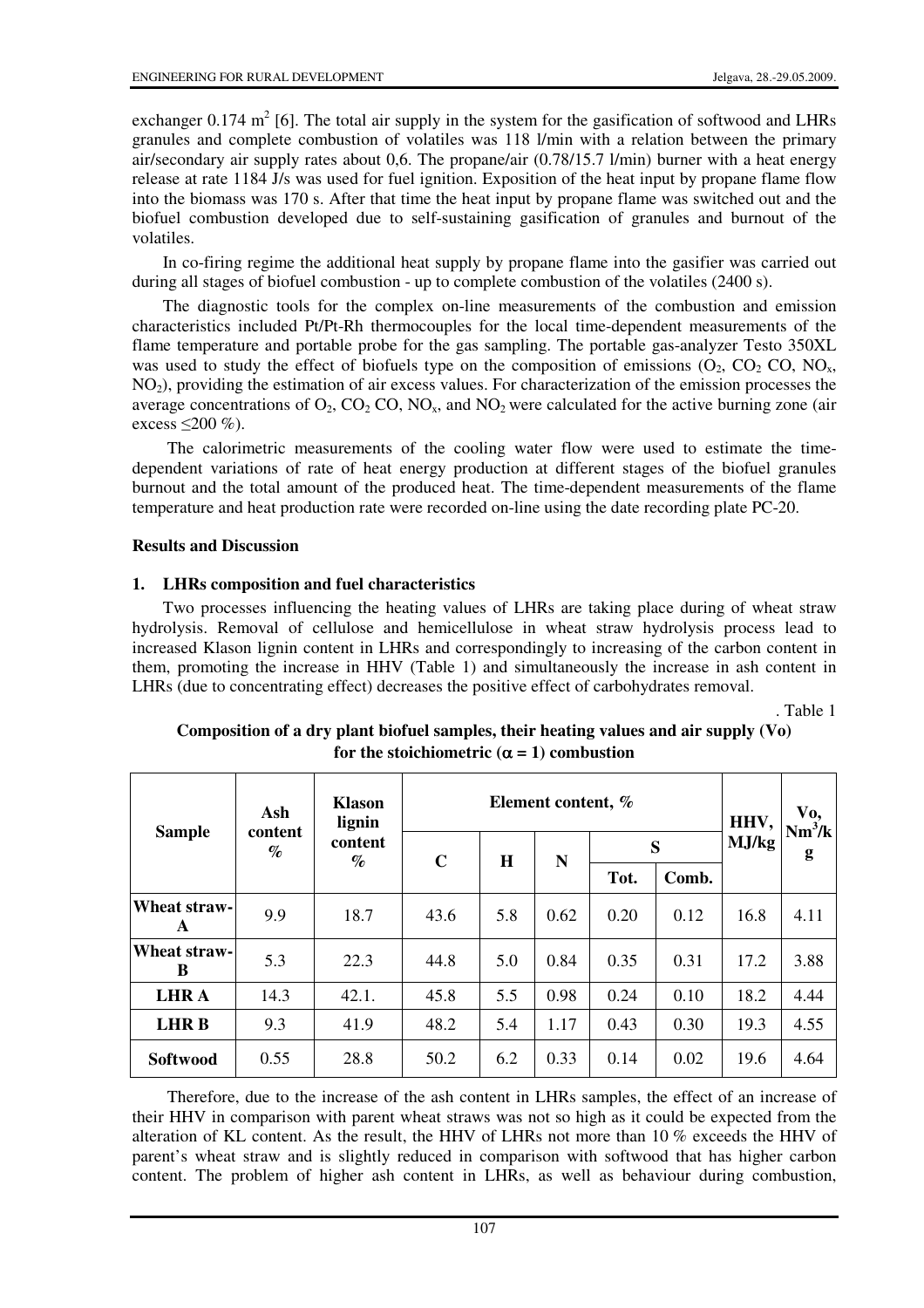determining its further useful application, will be important at large scale LHR combustion and is considered by a lot of specialists [1].

As follows from Table 1, the calculated value of air  $(V<sub>o</sub>)$  that must be supplied for the stoichiometric LHRs combustion, exceeds that for the wheat straw, but is some lower then that for the softwood.

The usage of enzymes in hydrolysis leads to higher nitrogen content in LHRs and higher  $NO<sub>x</sub>$ emission can be predicted during the burnout of LHR in comparison with the levels of  $NO<sub>x</sub>$  emissions during the burnout of native wheat straw and, especially, softwood. Negligible increasing of sulphur content is observed in both samples of LHRs (obviously to gypsum formation), but combustible (organic) sulphur amounts in these samples are practically equal to that of wheat straw (Table 1). The addition of limestone to the LHRs before combustion with the aim to provide bounding of organic sulphur into gypsum can be used as a conventional method for  $SO_2$  emission decreasing [1].

#### **2. LHR granulation with laboratory pellet mill**

 The investigation of LHRs granulation process using Laboratory pellet mill KAHL 14-175 allows to simulate the process of biomass granulation with application to industrial scale flat die granulators. It is well-known that a lot of factors show strong influence on the properties of granules and energy consumption during the granulation, including the origin material, the particle size, the water content in the material before granulation, so as the technological factors: (speed of the pelleting press, speed of the proportion screw, working gap, the ratio of the die thickness to bore diameter).

During the densification of dispersed material gradually decreases the free space between the particles of dispersed material. Moreover, during the densification of dispersed material three types of deformation can take place: elastic, fragile and plastic [7]. These factors all together can show the direct influence on the relationship between the sample densities, applied pressure and energy consumption during the granulation. In total, the energy consumption increases with an increase of material elasticity. The experiments with the moving piston compression mould have shown that the relaxation ratio calculated for LHR sample is reduced in comparison with that for the initial wheat straw and softwood (Fig. 1).





## Fig. 1. **Relaxation ratios after 2 min (1) and 24 h relaxation (2) for granules by pressing the disperse biofuels at 150 MPa**

These results testify that the relaxation processes for the straw and softwood samples are more prolonged, and the value of elastic (reversible) deformation is higher then that for LHR. It means that native wheat straw and softwood sawdust are materials with higher elasticity then LHR. Consequently, the results show that hydrolysis of the plant materials results in degradation of plant cell walls, described as superposition of interpenetrated nets of main plant components: cellulose, hemicelluloses and lignin. Besides that the low molecular products formed in the result of lignocarbohydrate complex destruction and detected in LHR could reveal antifriction action on the pressing process.

 This result correlates with the data that are obtained under investigation of LHR and softwood sawdust granulation with laboratory pellet mill.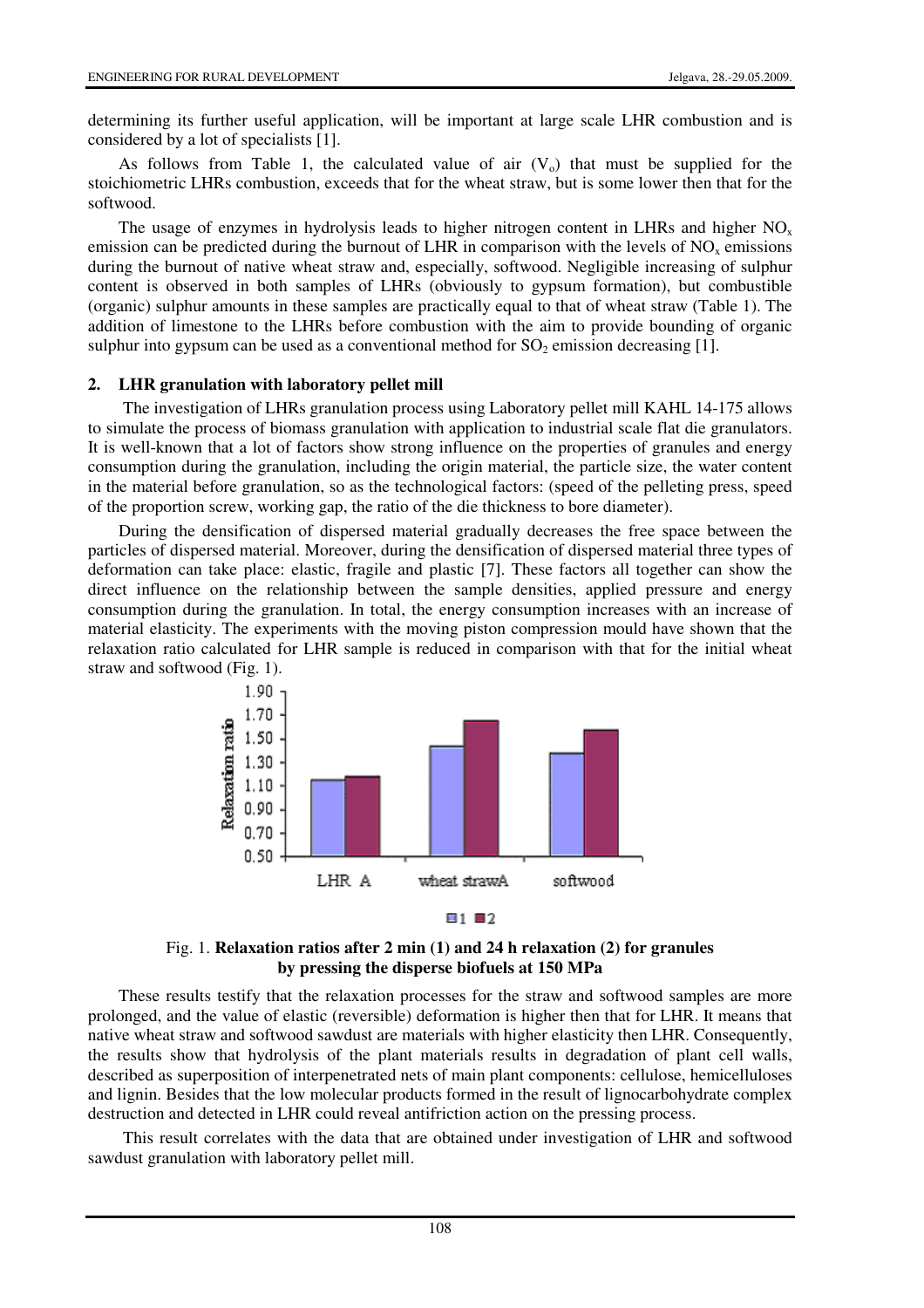It was shown, that for LHR wheat straw granulation the mean value of energy consumption is lower than that for granulation of softwood sawdust, determining the higher process productivity (Table 2).

. Table 2

|                                                                                   |                    | Value         |               |  |  |
|-----------------------------------------------------------------------------------|--------------------|---------------|---------------|--|--|
| <b>Parameters</b>                                                                 | <b>Dimension</b>   | Softwood      | <b>LHRB</b>   |  |  |
| LHV granules obtained                                                             | MJ/kg              | 17.8          | 16.8          |  |  |
| Particle density                                                                  | $\text{kg/m}^3$    | $1325 \pm 25$ | $1255 \pm 18$ |  |  |
| Bulk density                                                                      | kg/m <sup>3</sup>  | 740           | 700           |  |  |
| Volumetric energy density                                                         | MWh/m <sup>3</sup> | 3.7           | 3.3           |  |  |
| The engine output power                                                           | kW                 | 1.83          | 1.87          |  |  |
| Productivity of pellet mill                                                       | kg/h               | 4.8           | 17.6          |  |  |
| Granulation specific energy<br>consumption                                        | kWh/kg             | 0.382         | 0.106         |  |  |
| Granulation specific energy<br>consumption in percent on<br>LHV granules obtained | $\%$               | 9.3           | 2.3           |  |  |

## **Parameters of softwood sawdust and LHR B granulation with laboratory pellet mill KAHL (14- 175) application and properties and characteristics of granules obtained**

Hence, the results presented in Table 2 prognosticate lower energy consumption and higher process productivity for industrial scale LHR granulation in comparison with softwood sawdust granulation using pellet mill technology.

## **3. Combustion and emission characteristics of LHR granules**

The LHR granules with particle density 1255 kg/m3, water content 5.9 % and LHV 16.8 MJ/kg were used in combustion tests. Commercial softwood granules with particle density 1185 kg/m<sup>3</sup>, water content 7.2 % and LHV 16.9 MJ/kg were used as a reference material.



#### Fig. 2. **Time dependence variations of the burning zone temperature (A) and the formation of NOx (B) emissions during the burnout of LHR and commercial softwood granules**

The granules on LHR wheat straw basis that were produced using the pellet mill method are characterized by significantly faster volatilization and shorter burnout time in comparison with those for commercial softwood granules (Fig.2-A).

The results show that LHR wheat straw differs with higher thermolability than that for softwood. In fact, such result correlates with the data of thermogravimetry. The minimum values of the temperatures to initiate the intensive thermal destruction of biofuel established by this method were 260 ˚C and 170 ˚C for the softwood and LHR samples, correspondingly.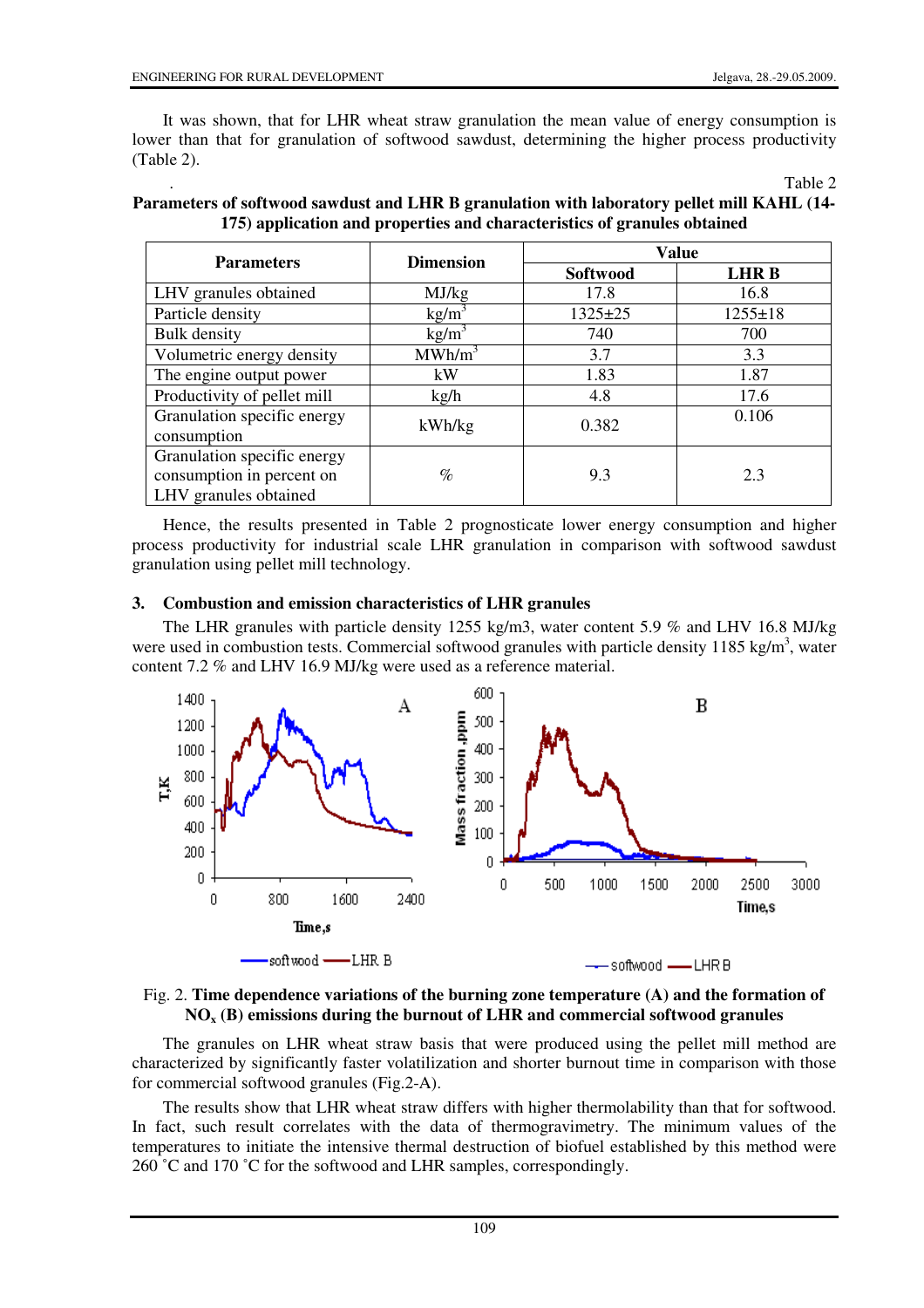

#### Fig. 3. **Time dependence variations of CO emission during the burnout LHR B granules for the self-sustaining and co-firing regimes**

As one can see from Fig.2-B, the negative feasibility of LHR has enhanced  $NO<sub>x</sub>$  emission during the burnout in comparison with the result of softwood combustion that can be related to the presence of enzymes in biomass. Hence, the conventional technological measures could be undertaken to decrease the  $NO<sub>x</sub>$  emission below to the levels of  $NO<sub>x</sub>$  emission during the burnout of the softwood granules.

Table 3

| Emission characteristics of LHR (B) and commercial softwood granules combustion |  |  |  |
|---------------------------------------------------------------------------------|--|--|--|
|---------------------------------------------------------------------------------|--|--|--|

| <b>Biofuel</b> |                 |                         | Air             |             |             |              |
|----------------|-----------------|-------------------------|-----------------|-------------|-------------|--------------|
|                | <b>Regime</b>   | $O_{2, \text{ VOL.}}$ % | $CO_2$ , vol. % | $NOx$ , ppm | $NO2$ , ppm | excess, $\%$ |
| Softwood       | Self-sustaining | 12.3                    |                 | 66          |             | 188          |
| LHR B          | Self-sustaining | 12.7                    | 8.1             | 338         | 10.5        | 158          |
| LHR B          | $Co$ -firing    | 7.9                     | 12.8            | 326         | 3.6         | 74           |

The output of heat energy during the burnout of biomass is significantly lower than that for the fossil fuels. Besides that, the dissimilar structure and variations of the density and moisture content in the granulated samples can result in the formation of incomplete and unstable process of biofuel burnout. To avoid these disadvantages and provide stable, clean and effective burnout of granulated samples, co-firing of biofuel with fossil can be used [6]. The variations of emission characteristics confirm that co-firing of LHR granules with propane flame flow allows significantly to decrease the formation of CO emission at the final stage of the biofuel burnout, decreasing the total amount of CO emission as well (Fig. 3).

This fact together with the correlating decrease of the free oxygen concentration in the products and the increased rate of the  $CO<sub>2</sub>$  formation with higher  $CO<sub>2</sub>$  volume fraction in the products confirms that co-firing of the fossil fuel with biofuel granules with the additional heat energy supply up to 35 % from the total heat produced results in more effective and complete LHR combustion.

It should be noticed that for the conditions of propane co-fire a slight decrease of the total amount of NO<sub>x</sub> emission is observed that mainly can be related to the reduced rate of NO<sub>2</sub> formation (Table 3).

Table 4

#### **Balances of heat energy obtained in the result of LHR B and commercial softwood granules combustion in the experimental set up at different regimes of propane flame heat supply into biofuel mass<sup>1</sup>**

| <b>Sample</b> | <b>Regime</b>   | Q propane,<br>kWh | O biofuel,<br>kWh | Q sum,<br>kWh | Obiofuel/<br>Q sum, $%$ | $Q$ LHR/ $Q$<br>softwood |
|---------------|-----------------|-------------------|-------------------|---------------|-------------------------|--------------------------|
| LHR B         | Self-sustaining | 0.09              | .89               | l.98          | 95.4                    | 0.98                     |
| LHR B         | $Co-firing$     | .10               | 2.08              | 3.18          | 65.4                    | 1.08                     |
| softwood      | Self-sustaining | 0.09              | 2.02              | 2.11          | 95.5                    | 1.00                     |

<sup>1</sup>The heat output values calculated per 1 kg of biofuel